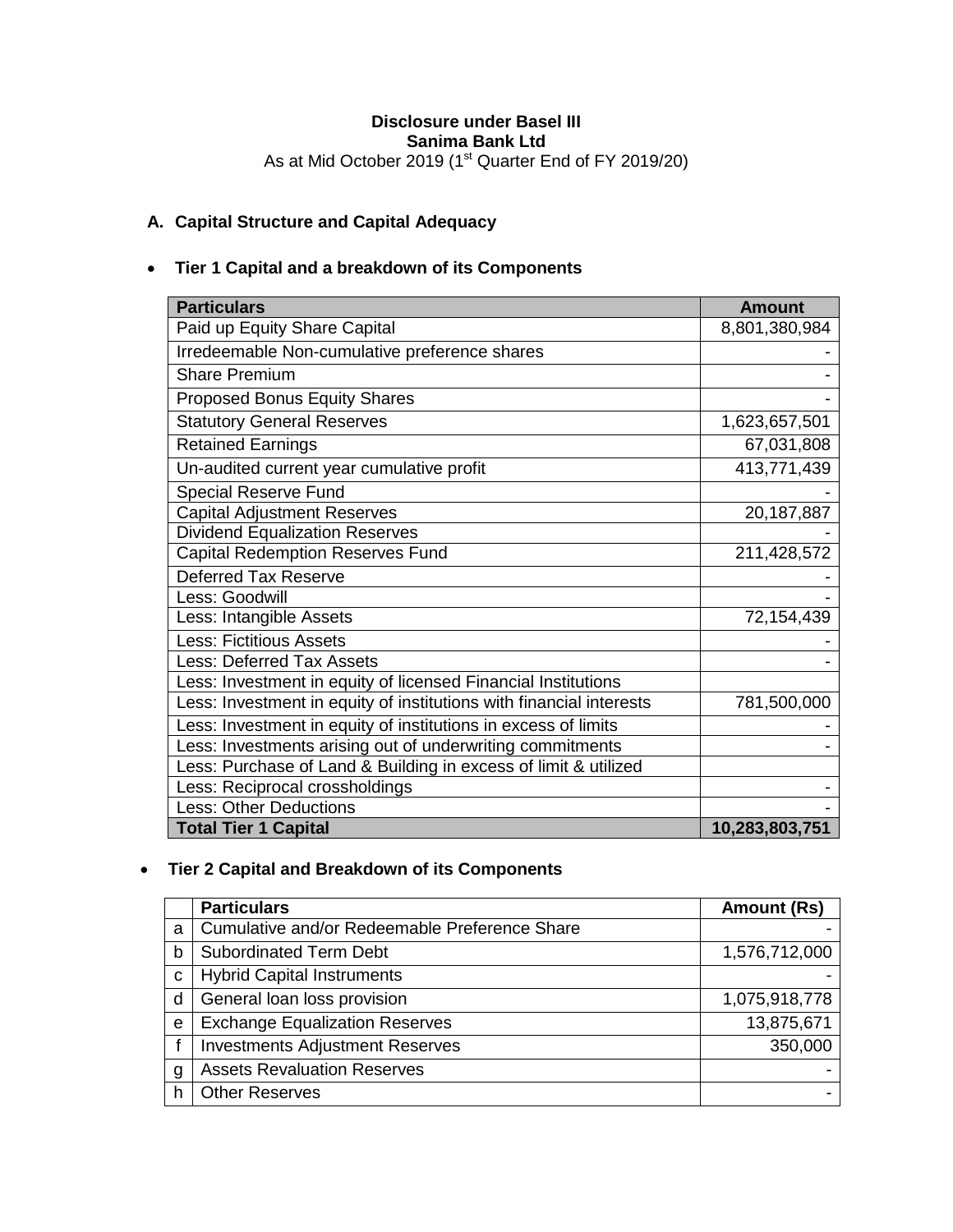# **Total Tier 2 Capital 2,666,856,449**

#### **Details of Subordinated Term Debt:**

The Bank has issued "7% Sanima Debenture 2079" for NPR 370,000,000 on 20<sup>th</sup> Shrawan 2072.

| <b>Outstanding Amount</b>        | Rs 370 million     |
|----------------------------------|--------------------|
| Face Value                       | <b>Rs 1000</b>     |
| - Maturity Period                | 7 years            |
| Interest Rate:                   | 7%                 |
| Interest Payment frequency       | <b>Half Yearly</b> |
| Amount eligible for Capital Fund | 222 million        |

The Bank has issued "10% Sanima Debenture 2085" for NPR 1,354,712,000 on  $30<sup>th</sup>$ Poush 2076.

| - Outstanding Amount               | <b>Rs 1354.71 million</b> |
|------------------------------------|---------------------------|
| - Face Value                       | <b>Rs 1000</b>            |
| - Maturity Period                  | 10 years                  |
| - Interest Rate:                   | 10%                       |
| - Interest Payment frequency       | <b>Half Yearly</b>        |
| - Amount eligible for Capital Fund | 1354.71 million           |

#### **Deductions from Capital:**

The Bank has invested Rs. 250,000,000 in its merchant banking subsidiary 'Sanima Capital', Rs. 280,000,000 in 'Sanima Life Insurance', Rs. 50,000,000 in Swet Ganga Hydropower and Construction Ltd (Lower Likhu Hydro Power Project), Rs 64,000,000 in Tamor Sanima Energy Pvt Ltd (Sanima Middle Tamor Hydro Power Project), Rs 37,500,000 in Mathillo Mailun Khola Jalvidhyut Ltd. and Rs 100,000,000 in Sanima Insurance Co. Ltd. Accordingly, Rs. 781,500,000 has been deducted from Core Capital.

#### **Total Qualifying Capital:**

| <b>Particulars</b>             | <b>Amount (Rs)</b> |
|--------------------------------|--------------------|
| Core Capital (Tier 1)          | 10,283,803,751     |
| Supplementary Capital (Tier 2) | 2,666,856,449      |
| <b>Total Capital Fund</b>      | 12,950,660,200     |

**Capital Adequacy Ratio: 12.61%**

#### **Risk Exposures**

**Risk weighted exposures for credit Risk, Market Risk and Operational Risk:**

| <b>RISK WEIGHTED EXPOSURES</b>                     | Amount (Rs)    |
|----------------------------------------------------|----------------|
| <b>Risk Weighted Exposure for Credit Risk</b>      | 91,199,065,627 |
| <b>Risk Weighted Exposure for Operational Risk</b> | 5,554,841,576  |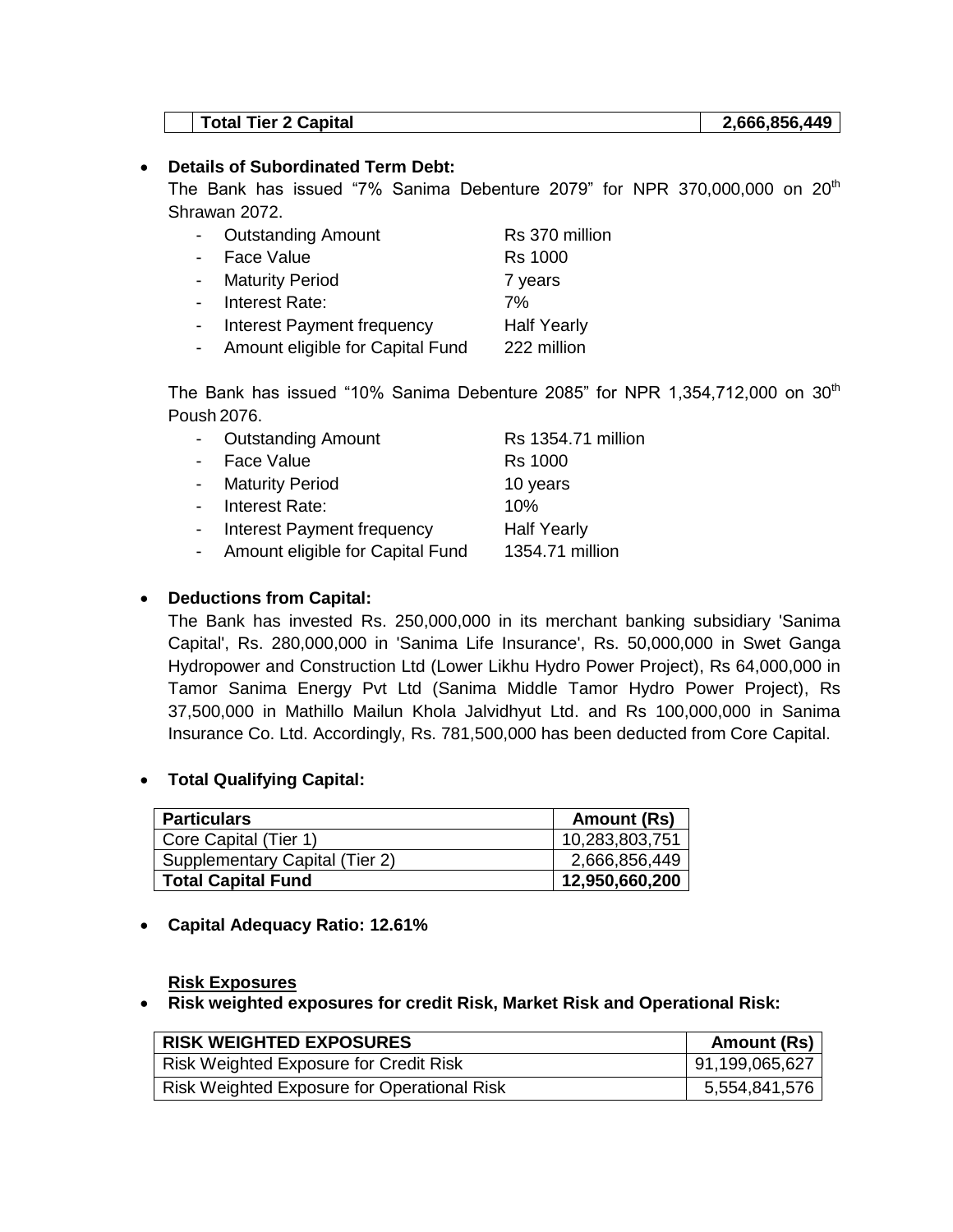| <b>Risk Weighted Exposure for Market Risk</b>              | 1,455,913,236  |
|------------------------------------------------------------|----------------|
| Total Risk Weighted Exposures (Before Bank's adjustment of |                |
| Pillar II)                                                 | 98,209,820,439 |

**Risk Weighted exposures under each 11 categories of Credit Risk:**

| <b>S.N.</b>   | <b>Categories</b>                                                 | Amount (Rs)    |
|---------------|-------------------------------------------------------------------|----------------|
|               | <b>Claims on Government and Central Bank</b>                      |                |
| $\mathcal{P}$ | <b>Claims on Other Financial Entities</b>                         |                |
| 3             | <b>Claims on Banks</b>                                            | 927,414,118    |
| 4             | Claims on Domestic Corporate and Securities Firms                 | 45,275,289,164 |
| 5             | Claims on Regulatory Retail Portfolio & Other Retail<br>Portfolio | 15,392,868,621 |
| 6             | Claims secured by residential properties                          | 3,808,082,959  |
| 7             | Claims secured by Commercial real estate                          | 2,334,994,936  |
| 8             | Past due claims                                                   | 400,243,869    |
| 9             | <b>High Risk claims</b>                                           | 11,869,071,259 |
| 10            | <b>Other Assets</b>                                               | 3,299,320,834  |
| 11            | <b>Off Balance Sheet Items</b>                                    | 7,891,779,867  |
|               | Total                                                             | 91,199,065,627 |

# **Total Risk Weight Exposures calculation Table:**

| <b>RISK WEIGHTED EXPOSURES</b>                                               | Amount (Rs)     |
|------------------------------------------------------------------------------|-----------------|
| Risk Weighted Exposure for Credit Risk                                       | 91,199,065,627  |
| Risk Weighted Exposure for Operational Risk                                  | 5,554,841,576   |
| Risk Weighted Exposure for Market Risk                                       | 1,455,913,236   |
| Add: 3% of the total RWE added by Supervisory Review                         | 1,573,900,000   |
| Add: RWE equivalent to reciprocal of capital charge of 3% of Gross<br>Income | 2,946,294,613   |
| Total Risk Weighted Exposures (After Bank's adjustment of                    |                 |
| Pillar II)                                                                   | 102,730,015,052 |
| <b>Total Core Capital</b>                                                    | 10,283,803,751  |
| <b>Total Capital</b>                                                         | 12,950,660,200  |

# **Amount of Non-Performing Assets(both Gross and Net):**

| <b>Particulars</b> | <b>Gross Amount</b><br>(Rs) | <b>Loan Loss Provision</b><br>(Rs) | Net NPL (Rs)   |
|--------------------|-----------------------------|------------------------------------|----------------|
| Restructured       |                             |                                    |                |
| Sub-Standard       | 174,283,920                 | 43,570,980                         | 130,712,940    |
| Doubtful           | 13,784,339                  | 6,892,170                          | 6,892,170      |
| Loss               | 19,605,464                  | 19,605,464                         |                |
| <b>Total</b>       | 207,673,723                 | 70,068,614                         | 137,605,109.61 |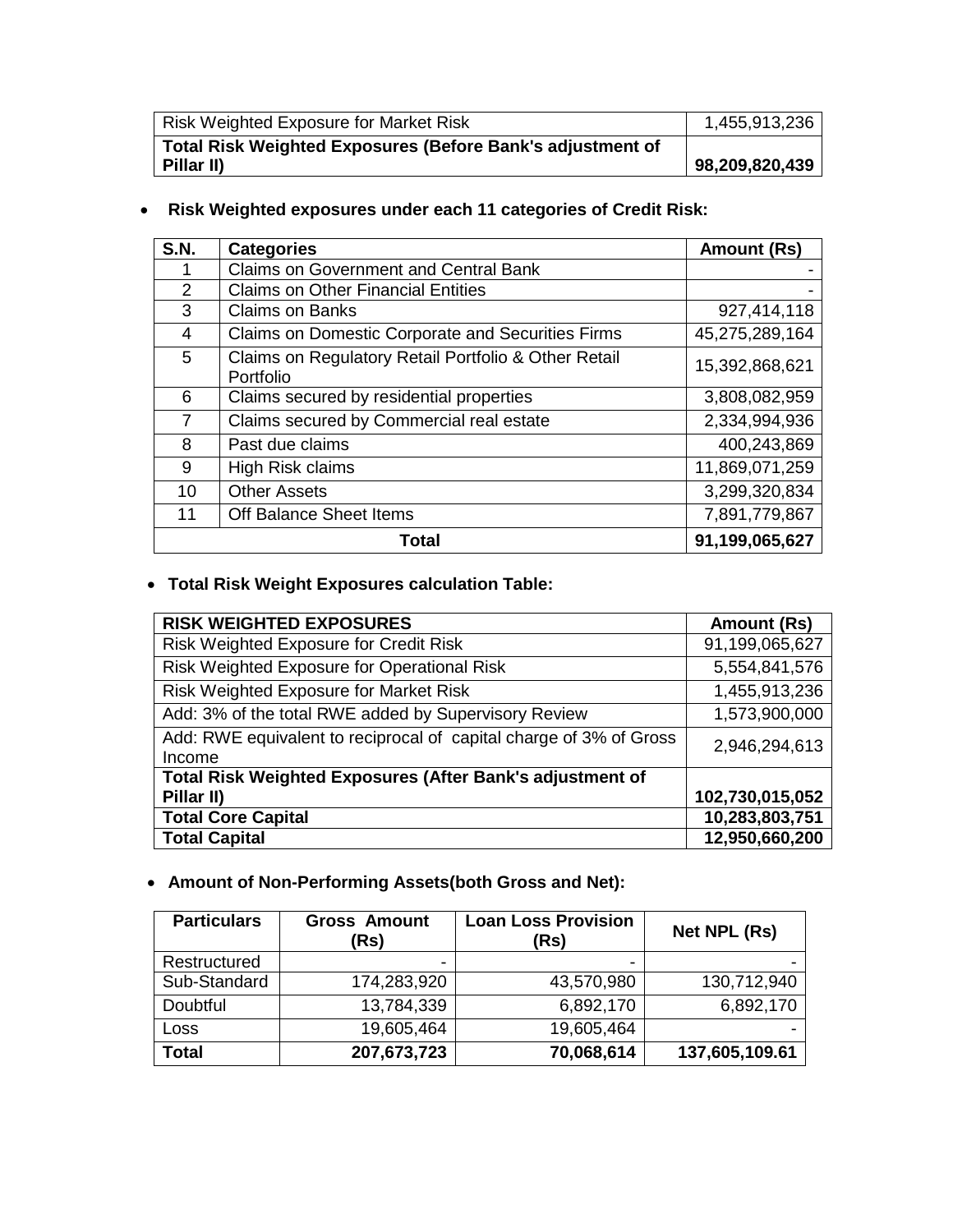# **NPA Ratios:**

| <b>NPA Ratios</b>             | (% ) |
|-------------------------------|------|
| l Gross NPA to Gross Advances | 0.24 |
| Net NPA to Net Advances       | 0.16 |

# **Movement in Non-Performing Assets:**

| <b>Particulars</b>        |                   |                              | Change  |
|---------------------------|-------------------|------------------------------|---------|
|                           | This Quarter (Rs) | <b>Previous Quarter (Rs)</b> | (%)     |
| Non-Performing Assets     | 207,673,723       | 68,346,443                   | 203.85% |
| Non-Performing Assets (%) | 0.24              | 0.08                         | 200%    |

# **Write off Loans and Interest Suspense:**

| <b>Particulars</b>                  | <b>Amount</b> |
|-------------------------------------|---------------|
| Write off loans during the quarter  | 17,686.12     |
| Write off Interest Suspense quarter |               |
| Total                               | 17,686.12     |

# **Movement in Loan Loss Provision and Interest Suspense:**

| <b>Particulars</b>          | This Quarter (Rs) | Previous Quarter (Rs)   Change (%) |        |
|-----------------------------|-------------------|------------------------------------|--------|
| Loan Loss Provision (Total) | 1,146,305,267     | 1,036,109,725                      | 10.64% |
| Interest Suspense           | 487,713,792       | 308,945,139                        | 57.86% |

# **Details of Additional Loan Loss Provision (Net) during the year:**

| <b>Particulars</b> | <b>Amount (Rs)</b> |
|--------------------|--------------------|
| Pass               | 23,874,751         |
| <b>Watch List</b>  | 48,784,131         |
| Restructured       |                    |
| Sub-Standard       | 31,956,278         |
| Doubtful           | 5,911,555          |
| Loss               | (320, 941)         |
| Additional         | (10, 232)          |
| Total              | 110,195,542        |

# **Segregation of Investment Portfolio:**

| <b>Particulars</b>           | Amount (Rs)    |
|------------------------------|----------------|
| Cash and Cash Equivalent     | 902,568,834    |
| <b>Other Investment</b>      | 902,568,834    |
| <b>Placement with BFI's</b>  | 1,097,311,046  |
| <b>Investment Securities</b> | 13,789,467,338 |
| <b>Other Trading Assets</b>  | 467,168,410    |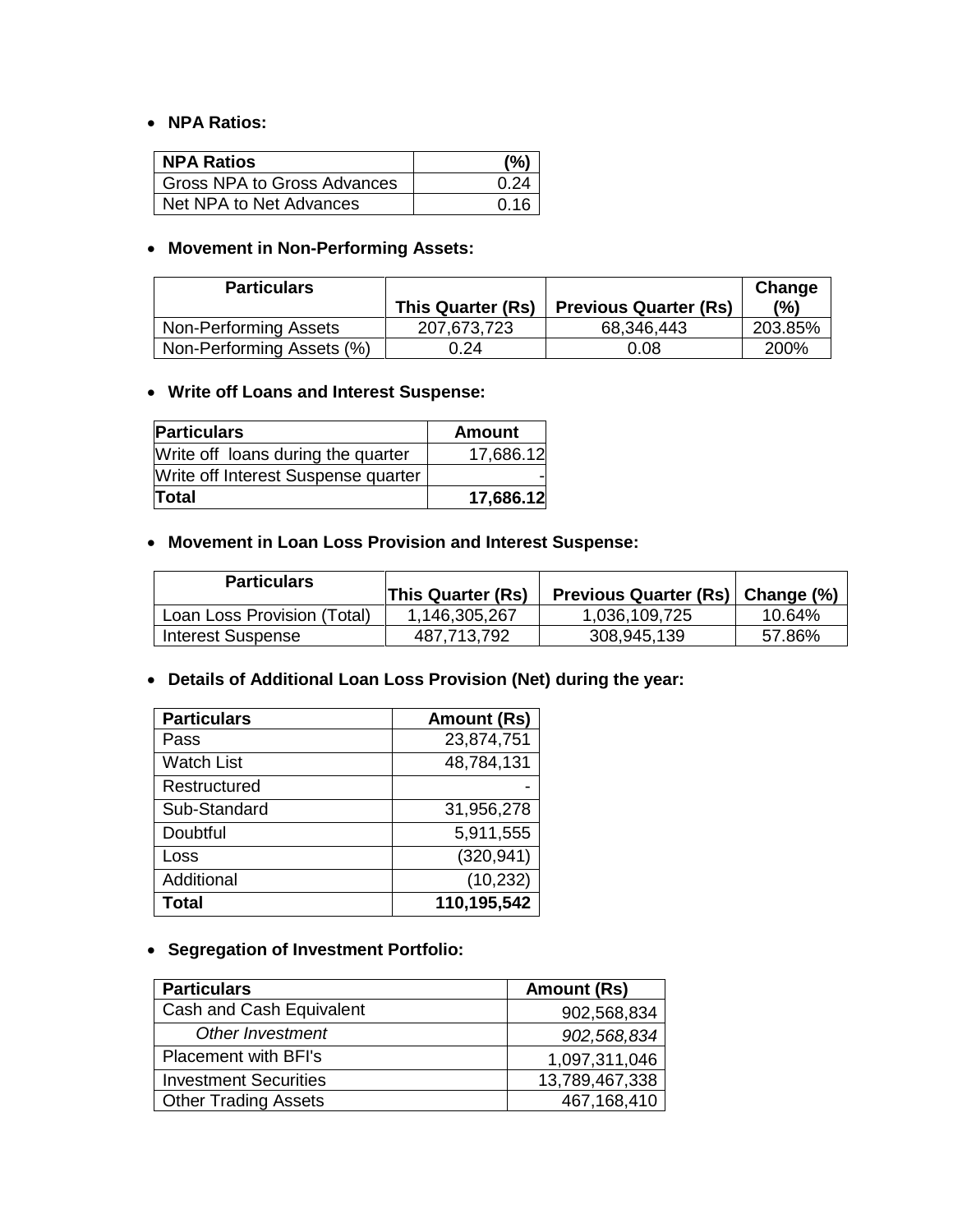| Investment in subsidiaries & associates | 250,000,000    |
|-----------------------------------------|----------------|
| <b>Total Investment</b>                 | 16,506,515,628 |

**Eligible Credit Risk Mitigates (CRM)** 

| <b>Particulars</b> | Amount (Rs.)  |
|--------------------|---------------|
| Deposits with Bank | 1,185,735,682 |
| Gold               | 69,522,054    |
| <b>Total</b>       | 1,255,257,736 |

# **Summary of term conditions and main feature of all capital instrument, especially in case of subordinated term debts including hybrid capital instrument :**

The Bank has issued "7% Sanima Debenture 2079" of face value NRs.1,000 per unit for Rs 370,000,000 on 20<sup>th</sup> Shrawan 2072 and "10% Sanima Debenture 2085" of face value NRs 1000 per unit on  $30<sup>th</sup>$  Poush 2075 for 1,354,712,000. The main features of these capital instruments are as follows:

| Instrument:<br>Interest Rate:      | 7% Sanima Debenture 2079<br>7% |
|------------------------------------|--------------------------------|
| Maturity period:                   | 7 Years                        |
| Interest Payment Frequency:        | Half yearly                    |
| Instrument:                        | 10% Sanima Debenture 2085      |
| Interest Rate:                     | 10%                            |
| Maturity period:                   | 10 Years                       |
| <b>Interest Payment Frequency:</b> | Half yearly                    |

# **Summary of the bank's internal approach to assess the adequacy of its capital to support current and future activities, if applicable:**

Sanima Bank adopts healthy risk management framework. The bank follows Internal Capital Adequacy Assessment Process (ICAAP) and Risk Management Guideline while taking decision on any business. It has always taken note of ICAAP and has taken steps accordingly in ensuring soundness of capital position and sustainability of the business. The bank's policies and procedures are approved by the Board of Directors and these documents provide guidance on independent identification, measurement and management of risks across various businesses. Bank's different committees like Audit Committee, Risk Management Committee review the business and risks periodically and take account of stress test results, scenario analysis so as to align risk, return and capital in sustainable manner.

The bank also defines risk aspects, considering domestic economic scenario, and puts in place the system to minimize and remove such risk. The risk appetite and approach towards risk taking is well discussed in management level and board level. It is always aligned with the business, its return and capital. Basel disclosures have been complied with, addressing the risks and adopting measures to minimize their impact. Increasing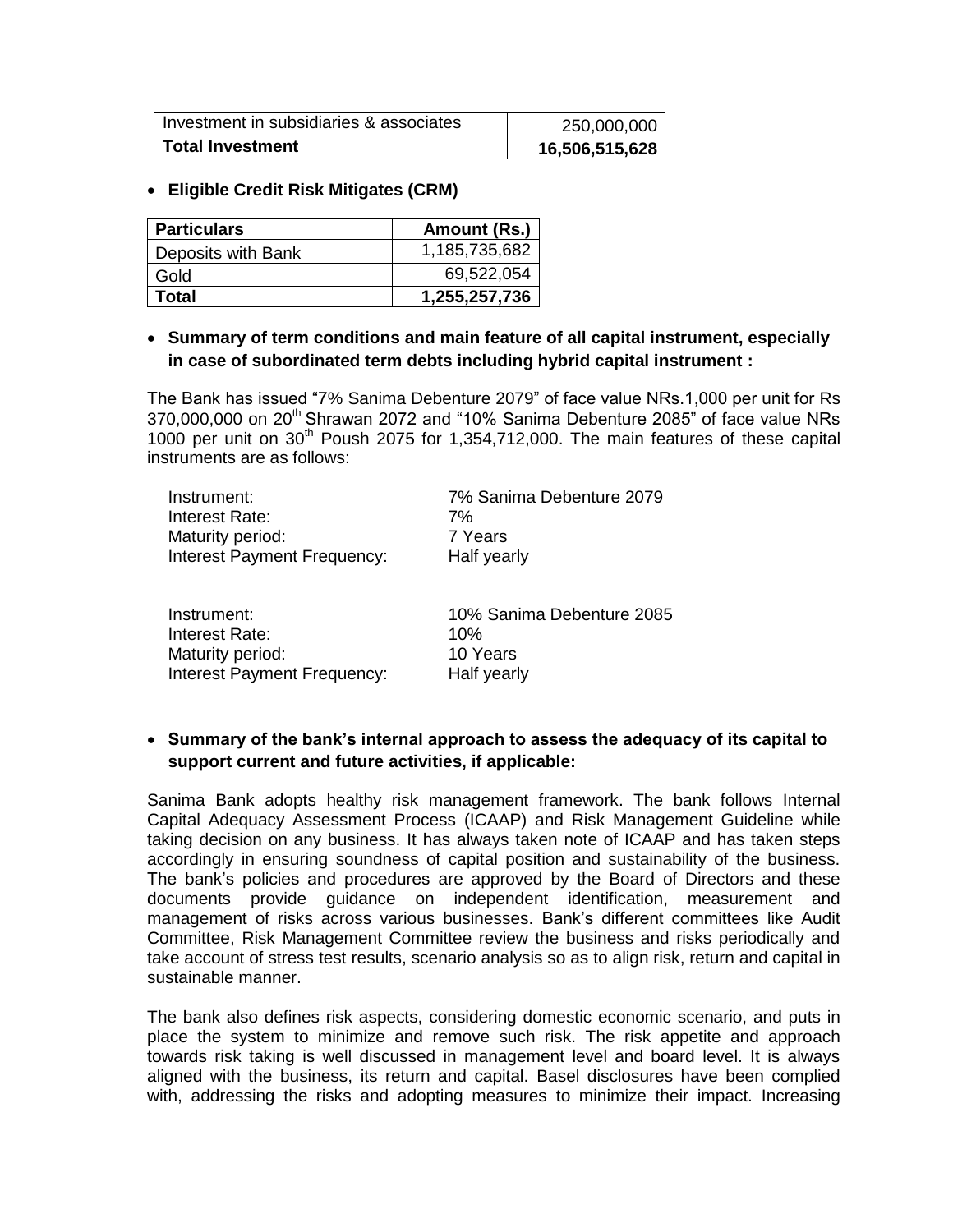complexities in risks, weakness of businesses and fast changing world with intense competition pose a threat to sustainability.

Capital planning is an integral part of the bank's medium term strategic planning and annual budget formulation process. Total risk weighted exposures for the projected level of business operations is calculated, the required capital level is projected, and a plan is formulated to retain the required capital. The bank is well capitalized and able to maintain the required capital through internal generation, and equally through capital markets if needed.

# **B. Risk Management Functions & BASEL Disclosure**

Nepal Rastra Bank has directed the Banks to develop own internal policy, procedures and structures to manage all material risk inherent in business for assessing capital adequacy in relation to the risk profiles as well as strategies for maintaining capital levels. This includes basic requirements of having good governance, efficient process of managing all material risks and an effective regime for assessing and maintaining adequate capital. The Bank has various BODs approved risk management policies for proper governance.

# **Chief Risk Officer (CRO)**

Chief Risk Officer (CRO), along with his team, is responsible for overall risk management of the Bank which includes managing, assessing, identifying, monitoring and reducing pertinent global, macro and micro-economic level business risks that could interfere with Banks objective and goals and whether the Bank is in substantial compliance with its internal operating policies and other applicable regulations and procedures, external, legal, regulatory or contractual requirements on a continuous basis. Further, CRO ensures integration of all major risk in capital assessment process.

# **Risk Management Committee (RMC)**

Board level risk management committee has been set up under NRB Directive for ensuring/reviewing bank's risk appetite are in line with the policies and CRO acts as member secretary. CRO closely monitors and report on credit related risks in ALCO & RMC meeting.

# **Operational Risk**

Board and senior management of the bank places high priority on effective operational risk management and adherence to sound operating controls.

- Policies/Guidelines explicitly supports the identification, assessment, control and reporting of key risks.
- Emphasizes on dual controls,
- Effective monitoring and internal reporting,
- Contingency and business continuity plans,
- High standards of ethics and integrity,
- Commitment to good corporate governance and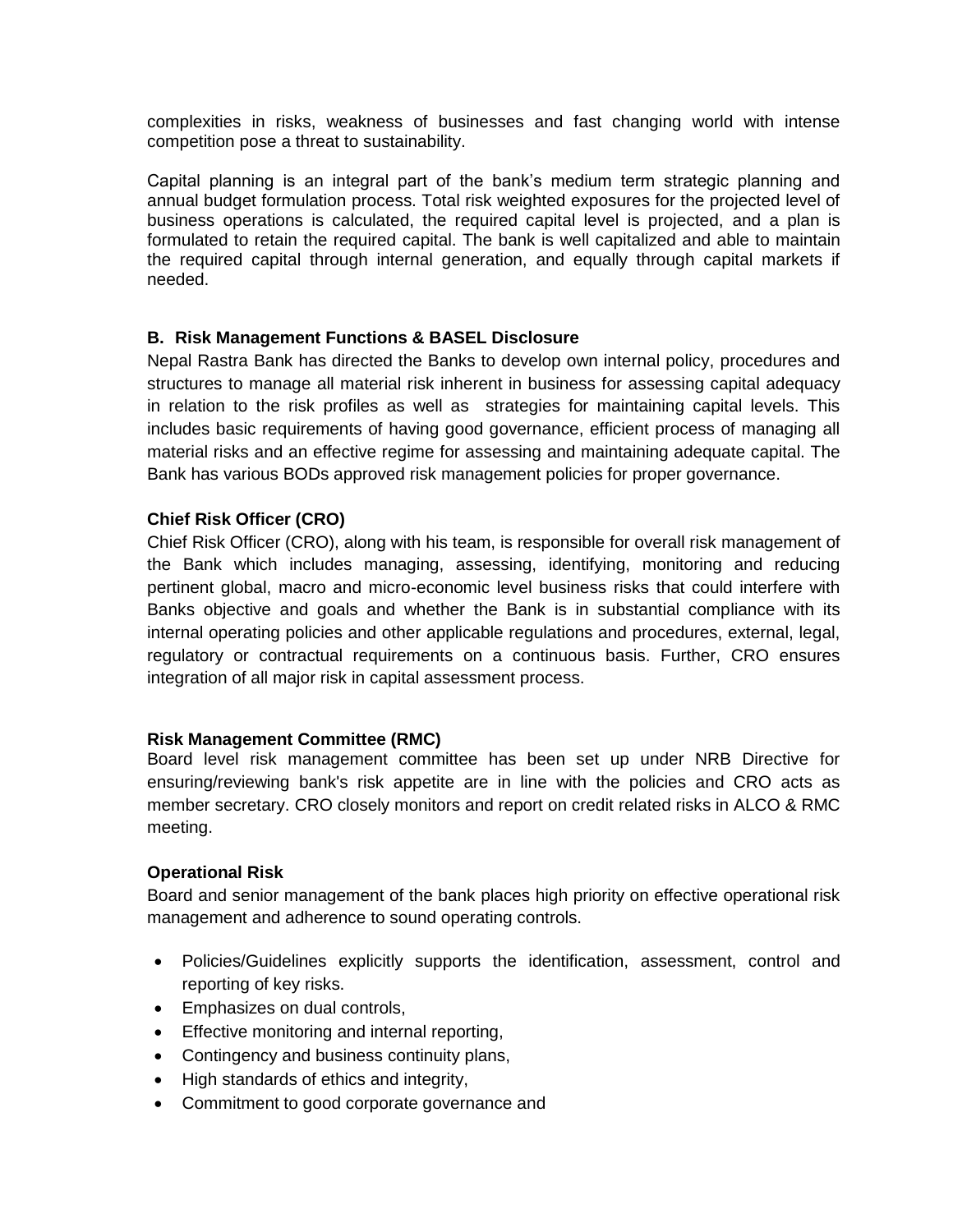• Segregation of duties and clear lines of management responsibility, accountability and reporting.

# **Market Risk**

Sanima has Market Risk Management Policy developed in line with Risk Management Guidelines issued by NRB to assess and actively manage all material market risks, wherever they arise throughout the bank and a capital charge is provided for such risks. Stress testing technique also covers the capital requirement on market shock. Foreign Currency peak position, interest rate risk, stock position is discussed in ALCO meetings on monthly basis.

For interest risk management, appropriate assets and liability mismatch (GAP analysis) is measured as per policy so as to minimize sudden fall in NII. Investments in stock are revalued at the end of every month and Open positions in foreign currencies are monitored daily. Prompt Action is taken to keep open positions and foreign currency exchange risk to a minimum level. Regulatory limits are ensured at all time.

Adequate care is taken to ensure the maturity of deposits to match with assets maturity. Adequate liquidity is ensured even in stressed scenarios. Various ratios as per liquidity risk management policy are assessed. Treasury department plays the vital role for monitoring same and report to ALCO.

### **Compliance**

Compliance officer has been entrusted with the responsibility of assessment, identification and reporting to CRO the Operational, Liquidity & Market Risk in conformity with risk management policies of Sanima.

# **Assets and Liability Committee (ALCO)**

The ALCO, chaired by Chief Executive Officer, ensures functioning of the banking business in line with the set procedures and processes and recommends for necessary steps to address the risk associated with liquidity, movement in interest rate, exchange rate and equity price and other risks.

# **Stress Testing**

Stress Testing is a risk management technique used to evaluate the potential effects on an institution's financial condition, of a set of specified changes in risk factors, corresponding to exceptional but plausible events. The Bank conducts the stress test on quarterly basis and reports to senior management as well as to Nepal Rastra Bank.

# **Internal Capital Adequacy Assessment Process (ICAAP)**

The Bank has developed a comprehensive ICAAP document. The ICAAP has two major components; first is an internal process to identify measure, manage and report risks to which the bank is exposed or could be exposed in the future; and second is an internal process to plan and manage a bank's capital so as to ensure adequate capital. The Bank